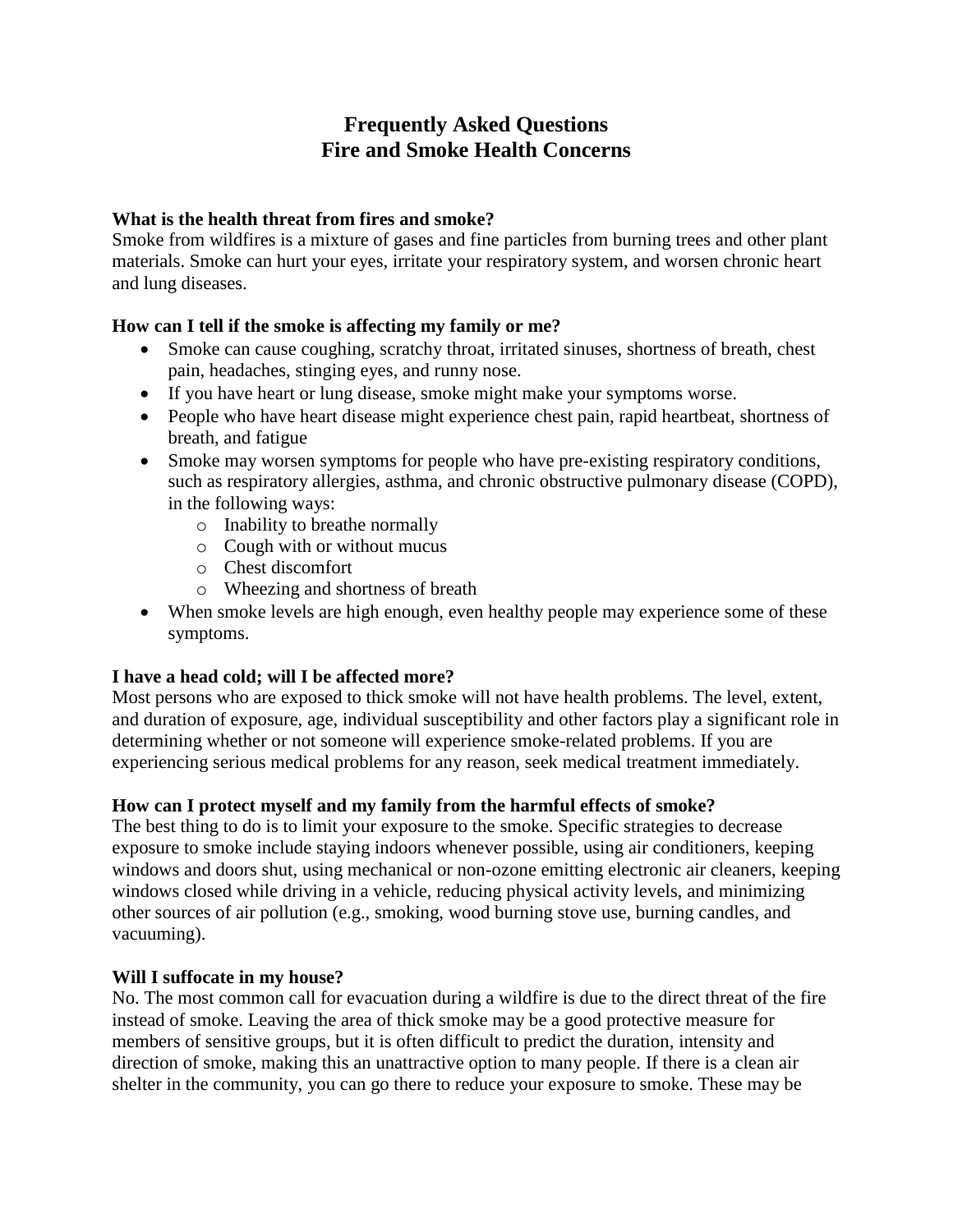located in large commercial buildings, educational facilities, shopping malls or anyplace with effective air conditioning and particle filtration.

#### **Will facemasks or dust masks protect me from the smoke?**

In order for a mask to provide protection during a smoke event, it must be able to filter very small particles (around 0.3 to 0.1 microns), and it must fit, providing an airtight seal around the wearer's face

Dust masks are not enough. Paper "comfort" or "dust" masks commonly found at hardware stores are designed to trap large particles, such as sawdust. These masks will not protect your lungs from smoke. It is best to stay indoors and limit your exposure to the smoke.

#### **What about respirator masks, will they help?**

While respirator masks can reduce exposure to smoke, there are several drawbacks to recommending widespread respirator mask use in an area affected by wildfire smoke. Most people won't use the respirator masks correctly and won't understand the importance of having an airtight seal. For instance, it is impossible to get a good seal on individuals with beards. As a result, the respirator masks will provide little if any protection.

Respirator masks are uncomfortable, and they increase resistance to airflow. This makes breathing more difficult and leads to physiological stresses such as increased respiratory rates and heart rates.

However, if you must be outside, some respirator masks, (they look like paper masks) are good enough to filter out 95% of the particulate that is 0.3 microns and larger. Smoke particulate averages about 0.3 microns, so these respirator masks will filter out a significant portion of the smoke **if they are properly fitted to the wearer's face**. These respirator masks are marked with one of the following: "R95", "N95", or "P95." Respirators with higher ratings (R, N or P 99 and R, N, or P 100) are also available and will filter out even more particulate. Do not use any respirator mask that is not rated at least N95, R95 or P95.

#### **Will a wet towel or bandana provide any help?**

Wet towels or bandanas have the same shortcomings as paper dust masks. We do not recommend that they be used.

#### **What should I do if I must drive to work?**

Individuals can reduce the amount of particulate in their vehicles by keeping the windows closed. The car's ventilation systems typically remove a portion of the particulate coming in from outside. For best results, most cars have the ability to recirculate the inside air, which will help keep the particulate levels lower.

#### **Our community has an outdoor game scheduled for this evening, should we cancel it?**

All persons in areas affected by the wildfire smoke are advised by public health officials and local emergency management officials to limit all outdoor activity and stay indoors whenever possible to minimize exposure to the smoke. View our [Activity Guidelines for Wildfire Smoke](http://healthandwelfare.idaho.gov/Portals/0/Health/EnvironmentalHealth/Wildfire-table-for-schools%20mkedits.pdf)  [Events](http://healthandwelfare.idaho.gov/Portals/0/Health/EnvironmentalHealth/Wildfire-table-for-schools%20mkedits.pdf) for more information.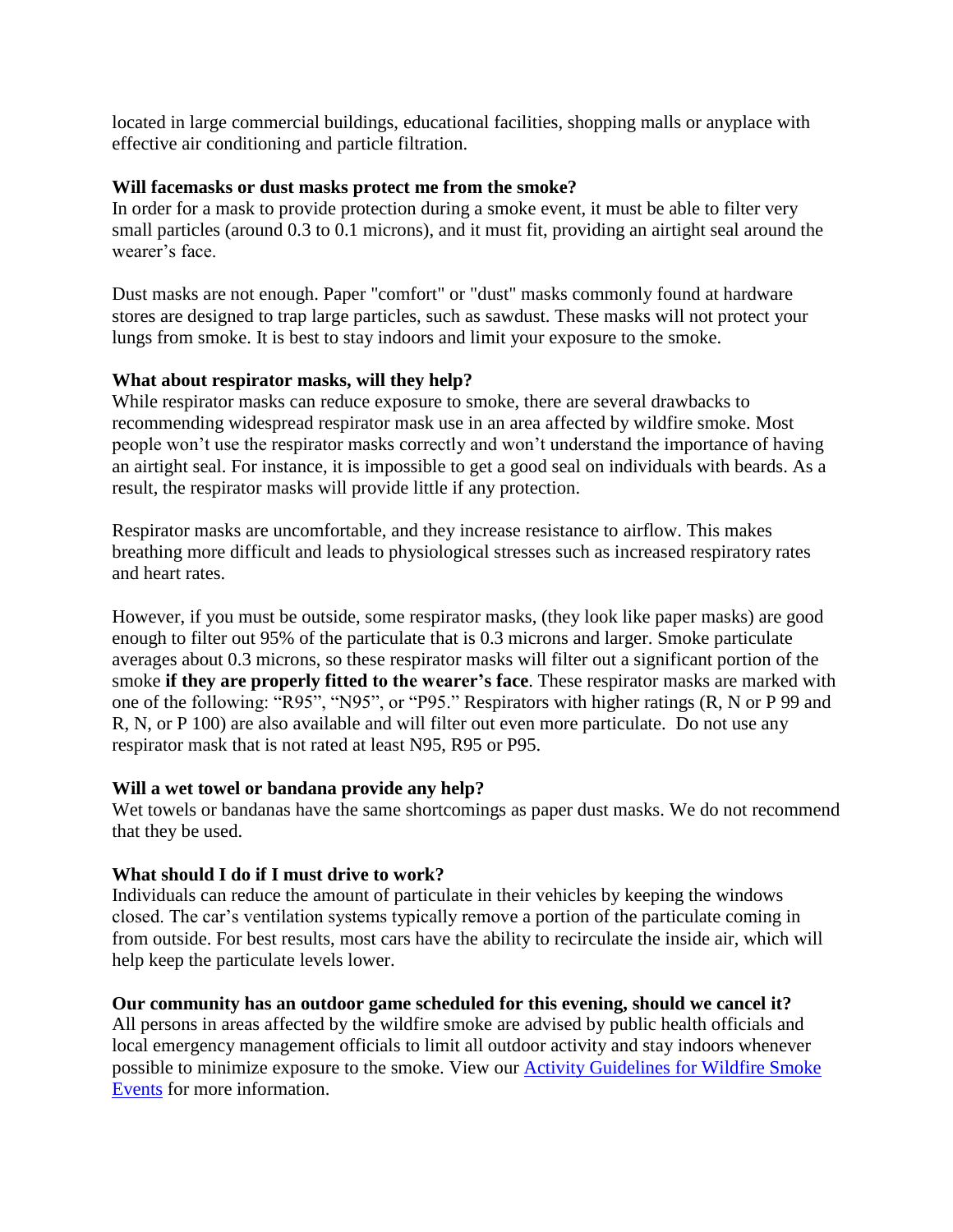#### **Do air-purifying machines help with indoor air?**

Air cleaners can be effective at reducing indoor particulate levels, provided the specific cleaner is adequately matched to the indoor environment in which it is placed. However, they tend to be expensive. Portable high efficiency HEPA air cleaners can supplement the work of the HVAC system by removing fine particulates. HEPA filters with activated charcoal or alumina, especially those impregnated with potassium permanganate or zeolite will absorb gases in the smoke, including NOX and some of the volatile organic compounds (VOCs) such as benzene. These filters are more expensive and need more frequent replacement.

Do not use ozone generators, personal air purifiers, or electrostatic precipitators and ionizers that produce ozone. Ozone is a respiratory irritant that can aggravate asthma and other lung diseases. Consult the California Air Resources Board Consumers' Air Cleaner Portal for information on devices certified to avoid ozone exposures.

Proper size, installation, and maintenance are critical for portable air cleaners to be effective. • Air cleaners should filter at least two or three times the room volume per hour.

• The package should indicate the unit's airflow rate, the room size it is suitable for, its particle removal efficiency, and perhaps its Clean Air Delivery Rate (CADR), a rating that combines efficiency and airflow.

• The Association of Home Appliance Manufacturers (AHAM) maintains a certification program for air cleaners. The AHAM seal on the box lists three CADR numbers; the higher the numbers, the faster the unit filters the air. Choose a unit with the highest number.

• Consumer Reports has evaluated air cleaning devices and a produced a buying guide.

• Put the unit(s) away from doors, windows, and foot traffic; but not close to walls or corners, so the air can easily reach the unit.

Humidifiers are not technically air cleaners and will not significantly reduce the amount of particulate in the air during a smoke event.

#### **What should I do about closing up my house when it's so hot in there?**

If you do not have an air conditioner and if it is too warm to stay inside with the windows closed, seek shelter elsewhere, for instance go to a library or mall.

## **If I have respiratory problems and can't reach my doctor, where should I go**?

If you have a medical emergency you should call 911 or go the hospital emergency room immediately.

#### **What do I bring if I'm told to evacuate my home?**

If asked or instructed to evacuate your home make sure to bring your important family documents (birth certificates, wills, insurance policies, etc.) and your family disaster supply kit. Your disaster supply kit should contain enough food, water and supplies to sustain your family for 5-7 days. Don't forget any medications or special items such as a first aid kit.

#### **I am pregnant, should I take additional precautions?**

While there have not been studies of the effects of exposure to wildfire smoke on pregnancy outcomes, there is substantial evidence of adverse effects of repeated exposures to cigarette smoke, including both active and passive smoking. Wildfire smoke contains many of the same compounds as cigarette smoke. In addition, recent data suggest that exposures to ambient air